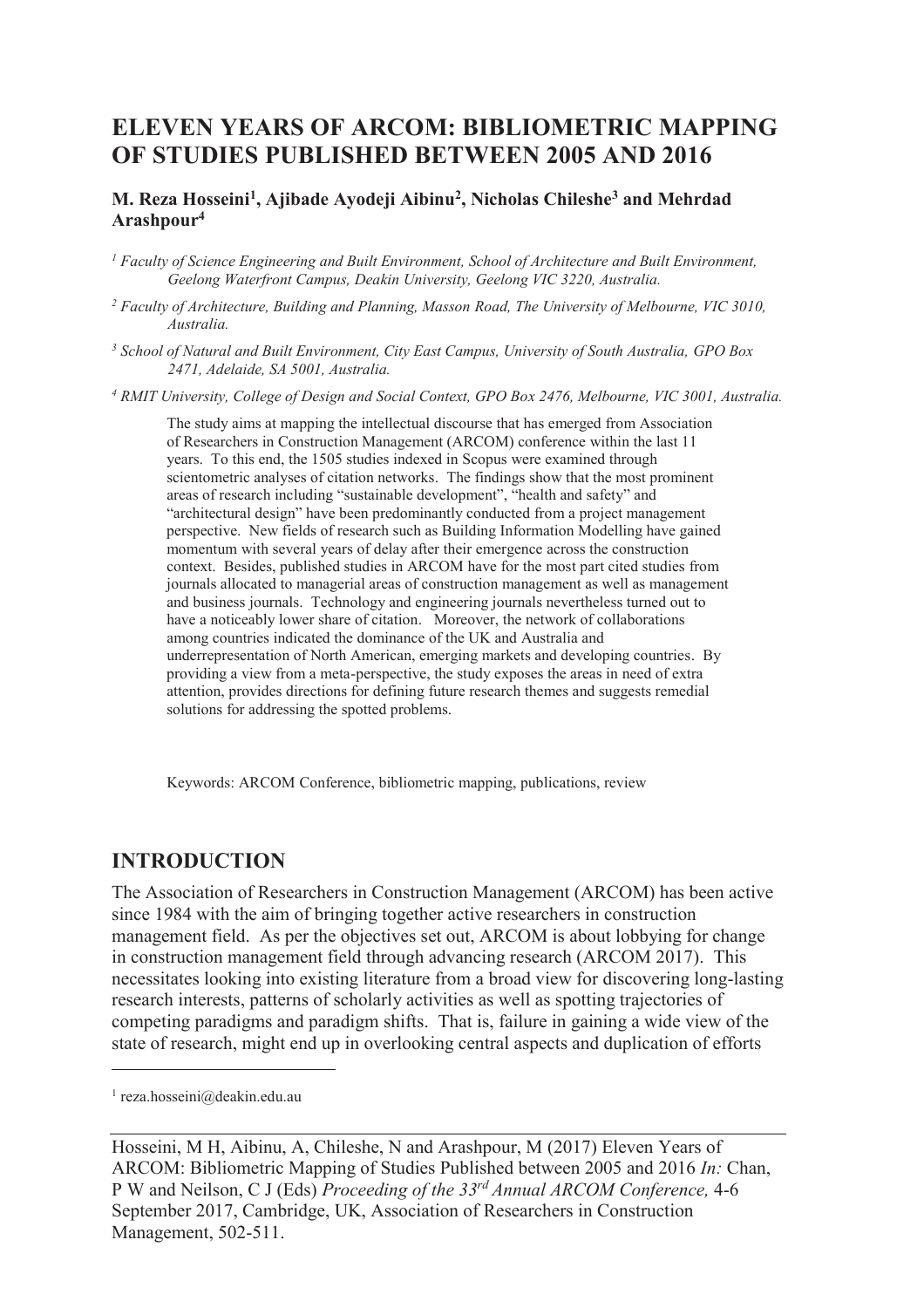(Yalcinkaya and Singh 2015). To date, however, no systematic attempt has sought to present a picture of the corpus of literature produced through ARCOM in order to provide such a broad view and discover the areas in need of extra attention.

This study intends to address these things. As such, the study maps the state of existing studies published in ARCOM. The resulting accumulated knowledge will uncover patterns and relationships between concepts that have remained hidden within the ARCOM literature. The findings will produce evidence to inform, guide and improve future research areas to be pursued and promoted by ARCOM.

# **BACKGROUND**

Construction management has grown from a new academic discipline to a relatively established research area. Such a quick growth has been catalysed by the formation of research organisations such as ARCOM in the 1980s, a point argued by Birnie (2000). ARCOM is devoted to research in Construction Management, a field that is a synergistic combination a wide range of disciplines (Raiden and Smith 2015). This aim has been pursued through holding annual conferences in cities around the UK every September. The outcome of these conferences has been published in 32 proceedings each containing research studies from an average of 150 delegates in each conference (ARCOM 2017) alongside several special issues of Construction Management and Economics journal (Raiden 2015). Authors and delegates from extremely diverse backgrounds attend and contribute to ARCOM body of knowledge (Raiden and Smith 2015; Smith 2014). That is because, demands and problems of the built environment call for appropriately interwoven areas and topics of inquiry resulting in a cornucopia of theories and disciplines in construction management (Dainty 2008; Newton 2016). With this in mind, for the last 33 years, each year ARCOM has organized and held a conference to promote and disseminate this growing body of research in construction management (Smith 2014). Such a relatively large and heterogeneous body poses critical challenges in terms of identifying the research directions, understanding the primary themes, spotting the gaps and view a broad picture (Lu *et al.,* 2014; Yalcinkaya and Singh 2015).

In addition, existing trends and engagements between ARCOM and external established outlets and fields are to be investigated. That is, construction management field must actively engage with external bodies of knowledge, outlets and other research communities (Newton 2016). Construction research is enriched through promotion of methodological and philosophical pluralism (Dainty 2008) and mobilisation of theories from other disciplines (Schweber 2015). This is of central importance for the construction research community as a pathway to a deeper understanding of problems facing the industry practice and resolve them, an objective pursued by ARCOM (ARCOM 2017; Raiden and Smith 2015). Few sources to reveal the general areas covered by ARCOM are available such as regular newsletter (Raiden 2015). However, studies presenting a systematic and holistic analysis of ARCOM body of knowledge are non-existent. On top of that, there is little prospect of addressing the objectives described above through conducing a manual qualitative review of literature. The discussions above bring to light the relevance of conducting the present study deploying the methodology as described next.

# **RESEARCH METHODS**

The primary method applied in the present study was quantitative bibliometric mapping of published studies. This method was deployed in view of the considerations discussed below.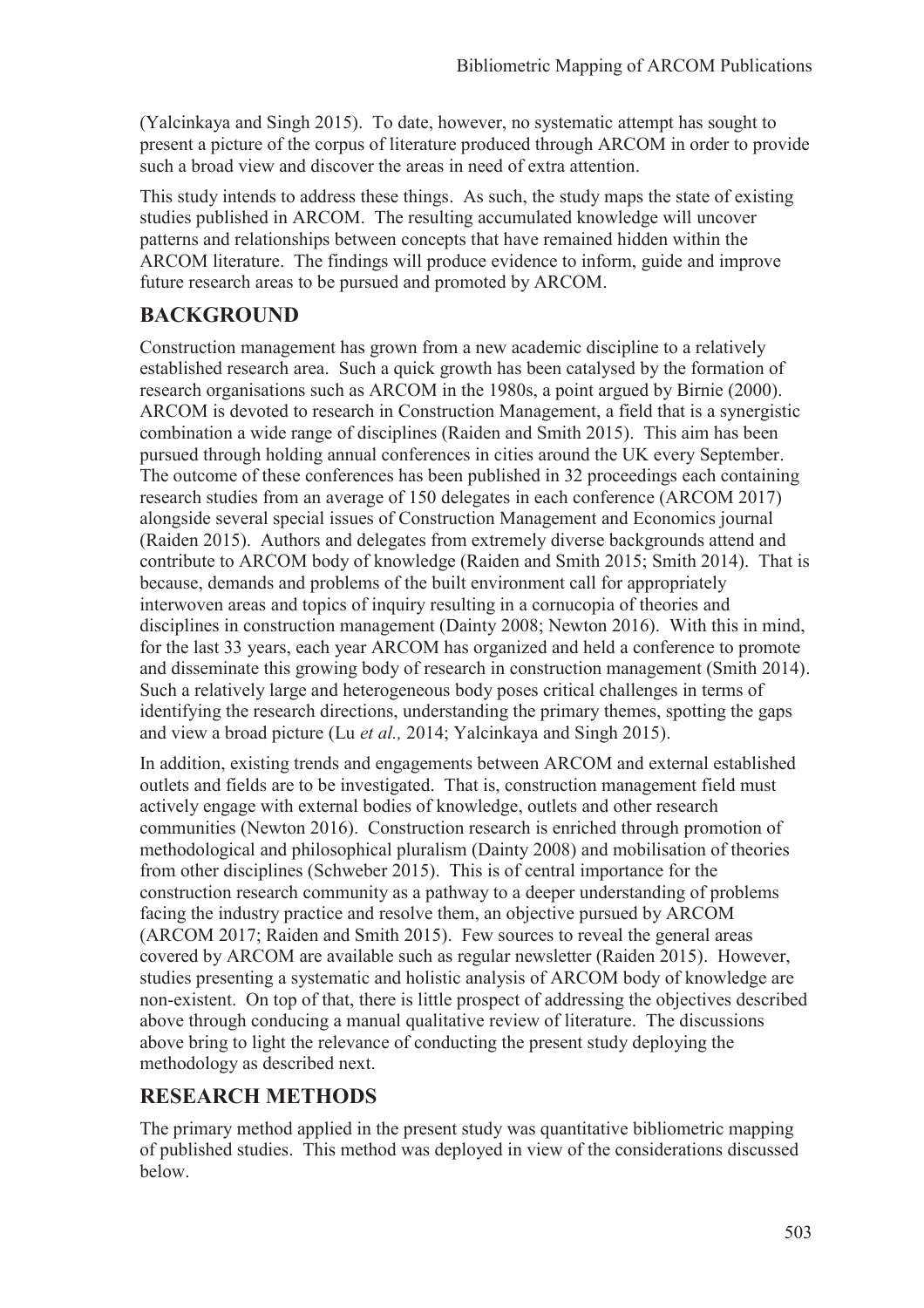### **Bibliometric mapping**

Traditional systematic reviews are typically written by very few domain experts, who might be affected by their own specialized areas of interest and their favourite perspectives of the field (Yalcinkaya and Singh 2015). This might end up in selective inclusion of studies and bias in interpretation in order to voice one's own views *(*He *et al.,* 2016). Use of science mapping techniques such as bibliometric mapping considerably reduces such biases by embracing the studies of authors across a wide spectrum of perspectives, disciplines and schools of thought (He *et al.,* 2016). Bibliometric mapping refers to a knowledge domain analysis and visualisation using large-scale scholarly datasets of published studies (Cobo *et al.,* 2011). This is a quantitative method conducted by computational tools, based on network analysis principles in which the footprints uncovered by scholarly publications are studied to trace the development of science in a domain over time (He *et al.,* 2016). A wide range of science mapping tools for bibliometric analysis is available, each one with a set of different capabilities and strengths (Cobo *et al.,* 2011). Common tools include VOSviewer, Bibexcel, CiteSpace, CoPalRed, Sci2, VantagePoint and Gephi (https://gephi.org/) (Cobo *et al.,* 2011). Of these, VOSviewer and Gephi were selected for the present study. VOSviewer, where VOS stands for "visualization of similarities", is a freely-available tool that offers the basic functionality needed for visualizing bibliometric networks (van Eck and Waltman 2014). Gephi is an open source network graph and analysis tool at the forefront of revolution in network visualization and analysis, which may be used to provide a thorough insight into the information achievable from a given network (Cherven 2015). As recommended by Cobo *et al.,* (2011) the general workflow in a bibliometric mapping study has to follow three main steps: (1) data acquisition, (2) network extraction and (3) analysis and visualisation. Researchers will be able to interpret and obtain some conclusions based on the information provided by the analysed and visualised networks.

#### **Data acquisition**

VOSviewer allows users to download bibliographic records directly from Web of Science, PubMed and Scopus. The selected database for the present study was Scopus due to its cover on ARCOM proceedings. As of 11 January 2017, 1505 documents were indexed in Scopus covering ARCOM proceedings published from 2005 to 2016. No limitation on time frame was applied. The starting point for the analyses was nevertheless confined to 2005, that is, the first year in which ARCOM papers were indexed in Scopus. The rationale for this approach was due to Scopus's capability to export all such data in form of a dataset which was downloaded and formed the source of the bibliometric mapping analysis as discussed next.

#### **Network extraction**

Different approaches can be taken to extract networks based on certain units of analysis (authors, documents, journals, and terms). Interested readers are referred to studies by Cobo *et al.,* (2011) and van Eck and Waltman (2014) for detailed discussions on common bibliometric mapping techniques and their applications. Having VOSviewer as the tool for network creation, the three techniques below were utilised. "The number of cooccurrences of two keywords is the number of publications in which both keywords occur together in the title, abstract, or keyword list." (van Eck and Waltman, 2014: 287). Author keywords and fractional counting options as recommended by van Eck and Waltman (2014) were deployed to extract the network of major areas of research. This resulted in extraction of 8450 keywords when the minimum number of occurrences was set to 30.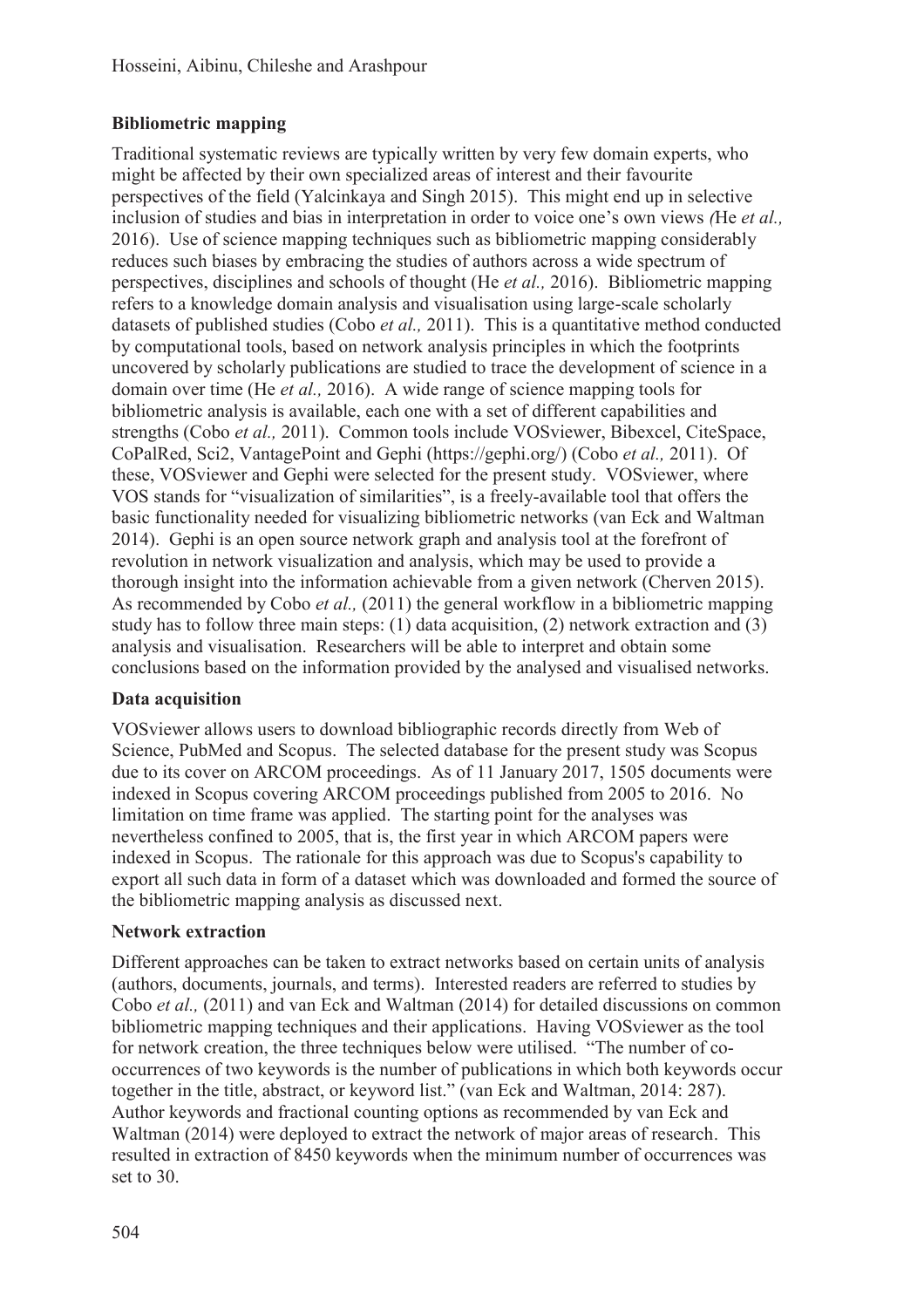A common method for identifying the most influential sources of information for a particular body of literature is analysing co-citations, which focuses on the number of references that come together frequently (van Eck and Waltman, 2014). This method was applied to the dataset with selecting co-citation of sources and fractional coupling as recommended by van Eck and Waltman (2014), resulting in identifying 18390 sources (minimum number of citations set to 50).

To identify the most influential countries and mapping the network of collaborations among countries, the dataset was submitted to VOSviewer with the type of analysis as coauthorship, unit of analysis being countries and the counting method set to fractional counting. The minimum number of documents and citations of a country were set to 5 and 5, respectively. Out of 56 countries within the dataset, 18 met these criteria to be included in the network.

## **ANALYSIS AND VISUALISATION**

### **The scholarly impact of ARCOM**

In view of the downloaded dataset, 1505 documents published in ARCOM cited 27924 published studies, and were cited by 1235 documents according to the citation analyses provided by Scopus (by  $26<sup>th</sup>$  June 2017). Using the citations per publication (CPP) values as suggested by Butler and Visser (2006), ARCOM had a CPP value of 0.82. This CPP value was higher than the average for the associated fields, compared against the overall CPP values for Architecture (0.196) and Engineering (0.09) fields (Butler and Visser 2006). Besides, ARCOM papers were found to have impacts beyond the construction contexts, being cited in various fields according to the subject area provided by Scopus. The fields with the largest number of citations were Engineeniring (923), Business, Management and Accounting (478), Social Science (129), Computer Sceince (127) and Envioemtnal Science (84). Nevertheless, there were citations from Energy (39), Medicince (23), Mathematics (19) and Arts and Humanities (18). These point to the widespread impacts of ARCOM in areas beyond construction management.

#### **Major areas of research**

As the result of the co-occurrence network analysis, 72 keywords connected through 1750 links formed the resultant network, which was submitted to Gephi for analysing and visualisation. Generic research terms such as "survey" and "interviews" were removed from the network and similar terms (such as construction safety and safety) were merged. This resulted in a network as illustrated in Figure 1. The average degree values calculated by Gephi were utilised to resize and recolour network nodes based on their degree values as an indication for the level of importance of nodes in network analyses (Cherven 2015). Nodes with a higher degree were demonstrated in larger sizes and brighter colours. The network in Figure 1 is also a distance-based map that shows closeness among nodes with a smaller distance (van Eck and Waltman 2014).

As illustrated in Figure 1, "project management", "sustainable development", "health and safety" and "architectural design" have been the most prominent research areas investigated by the studies published in ARCOM. Figure 1 demonstrates the centrality of "project management" as the main area of research in published studies in ARCOM. Project management is in a strong association with a wide range of research areas in the network (such as "knowledge management"), judging from the size of the links connecting the two areas. In essence, a major part of research areas are investigated against the backdrop of project management as illustrated in Figure 1. Several areas nevertheless have remained underrepresented judging from the network (see Figure 1).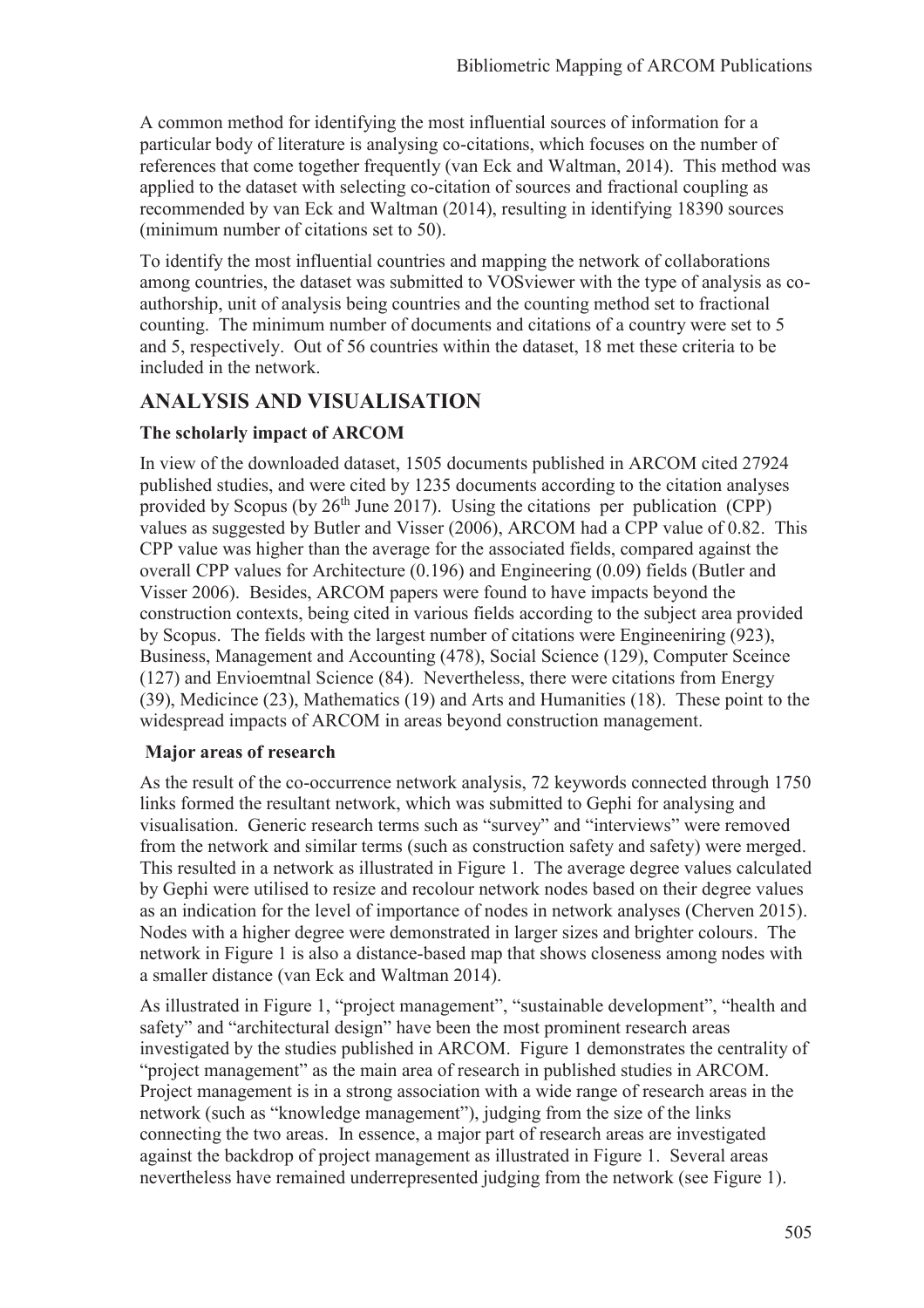Of particular interest are emerging trends in the construction context including "building information modelling", "information technology", "innovation", "collaboration" and "public private partnership". These were demonstrated as isolated areas with a low value of degree. Likewise, "developing countries" turned out to be an isolated and underresearched field compared against other research areas published in ARCOM. Another interesting finding concerns the lack of association among otherwise tightlyrelated fields. As an example, no strong link between collaboration and information technology and information management was found. Moreover, the network revealed that very few attempts to address sustainable development problems through innovation and building information modelling have been published in ARCOM as another area in need of attention.



*Figure 1: The network of major areas of research published in ARCOM* 

### **Overtime development of research areas**

To explore the trend of changes in subjects and themes, data for each year were submitted to VOSviewer separately and networks of co-occurrences of keywords were created for each year. The three most prominent keywords for each year were extracted from the networks, as illsutrated in Table 1. Examination of Table 1 shows that the prominent themes have been evolving over time. Topics related to various features of construction management such as productivity, partnering, etc. have been the most prominent prior to 2007. Project management is the most influential theme for published studies in ARCOM after 2007, however sustainability appears to be among the prominent topics betwee 2010 to 2014. BIM turned out to be a promineint area after 2014 and became the most important topic in 2015 and 2016 in ARCOM, in consistency with the overall burst of research studies on BIM in recent years (Yalcinkaya and Singh 2015). The findings show that ARCOM prominent topics evolve in association with appearance of hot topics in the construction industry. Nevertheless, this change is lagging behind the industry. That is, while sustinability emerged as an important topic in construction management around 1994 (Hill and Bowen 1997), the topic becomes prominent in ARCOM in 2010. Likewise, BIM has been a hot topic since 2005, where it is ranked as a prominent topic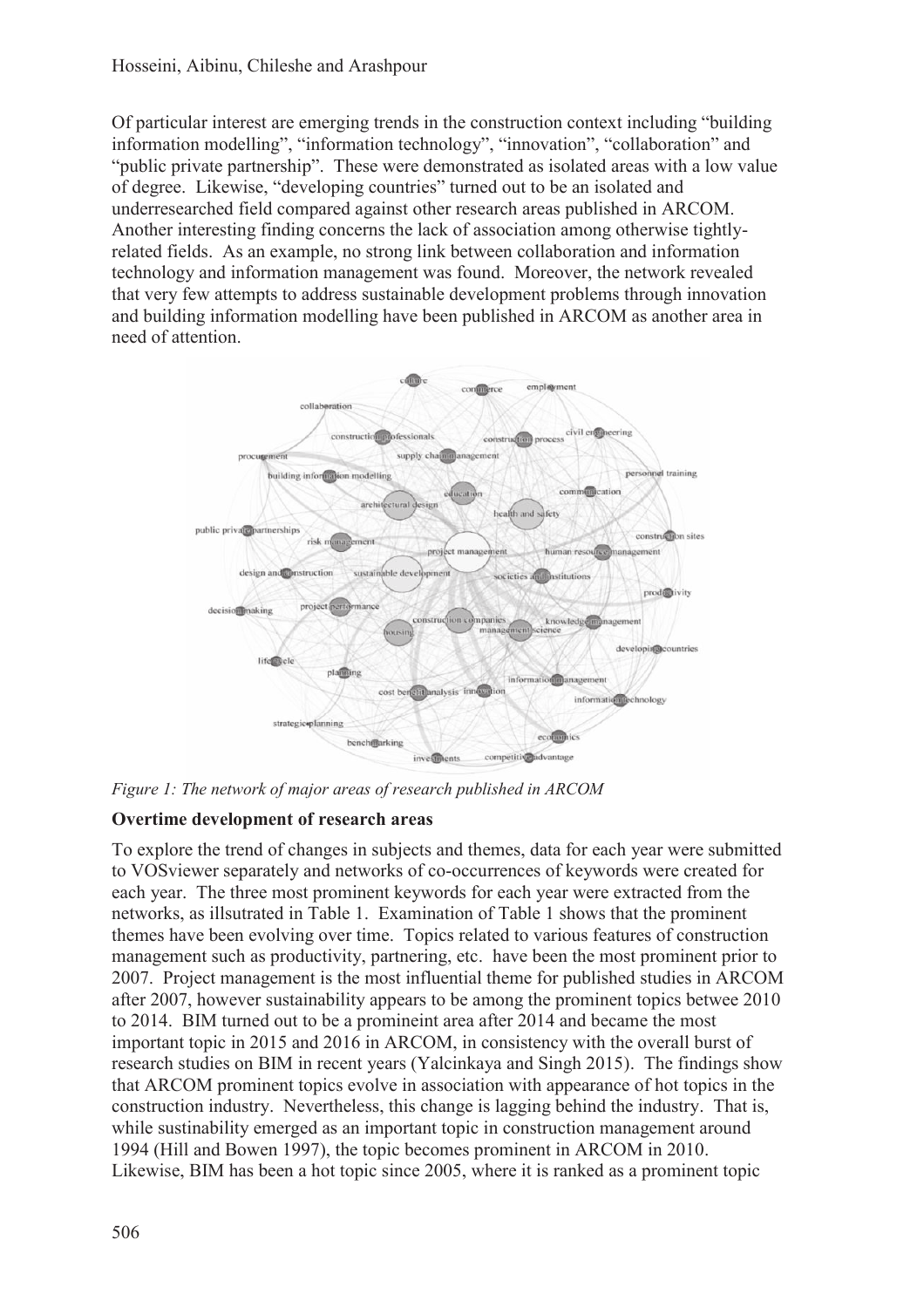from 2014 onward. Given that construction research is supposed to address the concerns of the industry (Schweber 2015), such a delay is seen as a problem, to be addressed by ARCOM policy makers.

| Year | Most prominent themes                                    |
|------|----------------------------------------------------------|
| 2016 | Building Information modelling, BIM, Procurement         |
| 2015 | BIM, Innovation, Sustainability                          |
| 2014 | Risk, Procurement, BIM                                   |
| 2013 | Sustainability, Procurement, Project management          |
| 2012 | Sustainability, Procurement, Supply Chain Management     |
| 2011 | Procurement, Sustainability, Supply Chain,               |
| 2010 | Sustainability, Project Management, Knowledge Management |
| 2009 | Project Management, Knowledge Management, Communication  |
| 2008 | Project Management, Education, Health and Safety         |
| 2007 | Project Management, Risk Management, Safety              |
| 2006 | Productivity, Construction, Partnering                   |
| 2005 | Innovation, Knowledge Management, Construction           |

*Table 1: Change of themes in ARCOM over time* 

#### **Influential journals**

Analysing co-citations is a practical method to extract the most influential outlets in a dataset. With details as discussed, 38 sources connected via 649 links met the threshold to be included in the network. The network was submitted to Gephi for further analysis. To identify the sources with the highest level of influence, the concept of weighted degree was used. That is, the number of connections is a key measure of importance or influence within the network. The weighted degree of a node is based on the number of links, moderated by the weight of each link to indicate the sum of the weight of the links. Weighted degree provides a good proxy for relative importance in a network structure (Cherven, 2015). Table 2 illustrates the ranking of cited journals based on the weighted degree values calculated by Gephi for the constructed network.

As illustrated in Table 2, "*Construction Management and Economics*" stands out as the most prominent outlet influencing ARCOM research with a weighted degree of 913.51. "International Journal of Project Management" (weighted degree 572.23) and "Journal of Construction Engineering and Management" (weighted degree 466.77) were also the outlets with a high weighted degree compared against other outlets included in the network. As such, the literature published in ARCOM is mostly concerned with economy, project management and areas associated with management, as subsets of construction management discipline. This observation is supported in view of the the appearance of journals from the management discipline such as "Academy of Management Review" as well as business-oriented outlets ("Harvard Business Review"). This indicates the increasing attention of investigators who publish in ARCOM to mobilise theories from management-oriented outlets for addressing soft and managerial areas of construction management where technology-related areas and innovative methodologies and applications play a smaller role in ARCOM literature. In fact, the findings indicate that ARCOM has a tendency towards managerial areas of construction management rather than engineering and technology aspects. As illustrated in Table 2, "*Automation in Construction*" as the target of technology-oriented publications played a role in the same level with purely management journals and "*Information Technology in Construction*" was not included in the list with "*Construction Innovation*" being the least important within the network (even below " *Administrative Science Quarterly*").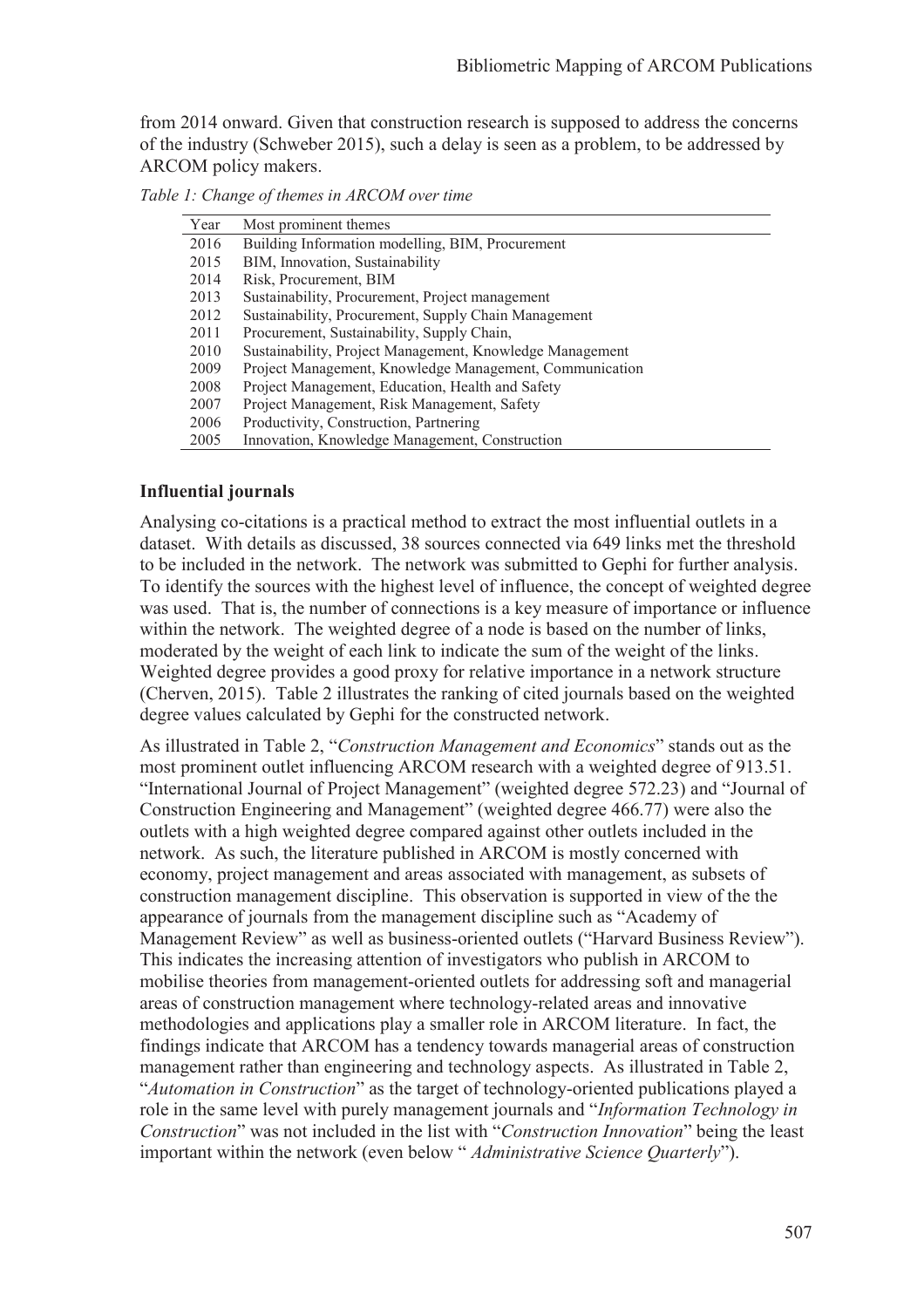| Journal                                            | Weighted degree | Rank |
|----------------------------------------------------|-----------------|------|
| <b>Construction Management and Economics</b>       | 913.51          |      |
| International Journal of Project Management        | 572.23          |      |
| Journal of Construction Engineering and Management | 466.77          |      |
| Automation in Construction                         | 193.51          |      |
| Journal of Management in Engineering               | 177.43          |      |
| Academy of Management Review                       | 172.39          | 6    |
| Harvard Business Review                            | 110.77          |      |
| Building and Environment                           | 105.77          | 8    |
| Strategic Management Journal                       | 103.14          | 9    |
| <b>Safety Science</b>                              | 101.30          | 10   |
| Academy of Management Journal                      | 100.86          | 11   |
| Building Research and Information                  | 97.02           | 12   |
| Organization Science                               | 94.82           | 13   |
| Administrative Science Quarterly                   | 91.3831         | 14   |
| <b>Construction Innovation</b>                     | 82.9328         | 15   |

*Table 2: Fifteen top scholarly outlets influencing research in ARCOM (weighted degrees ranking)* 

#### **Scientific collaboration networks in ARCOM**

Awareness of existing scientific collaboration networks in any field of research facilitates access to funds, specialties and expertise, enhances productivity and assists investigators to reduce isolation. This ultimately benefits scientific collaboration and boosts scholarly communications (Ding, 2011). With this in mind, this section presents an analysis of coauthorship network of investigators within the dataset. The resultant network was submitted to Gephi for visualization and average degree values were utilised to identify the most influential countries within the extracted network as illustrated in Figure 2.



*Figure 2: Collaboration network of ARCOM literature among countries* 

Nodes were resized based on their degree values with larger nodes showing higher average degree values. The network as illustrated in Figure 2 shows that the UK stands out as the most influential country within the collaboration network for publishing in ARCOM. Interestingly, the US and China were not found to be prominent players in the network. Australia and New Zealand researchers turned out to be influential in ARCOM where the strongest links of collaboration were formed by the UK and Australia, the UK and Hong Kong, the UK and Ireland and the UK with the US corroborating the central role of UK investigators as the driving force behind published studies in ARCOM. The findings reveal the low influence of North American investigators in ARCOM in view of Canada being absent from the network and the US showing low influence. Besides, large and emerging construction markets such as China, India and the Middle East had a limited role in forming the body of knowledge produced by ARCOM. The same case was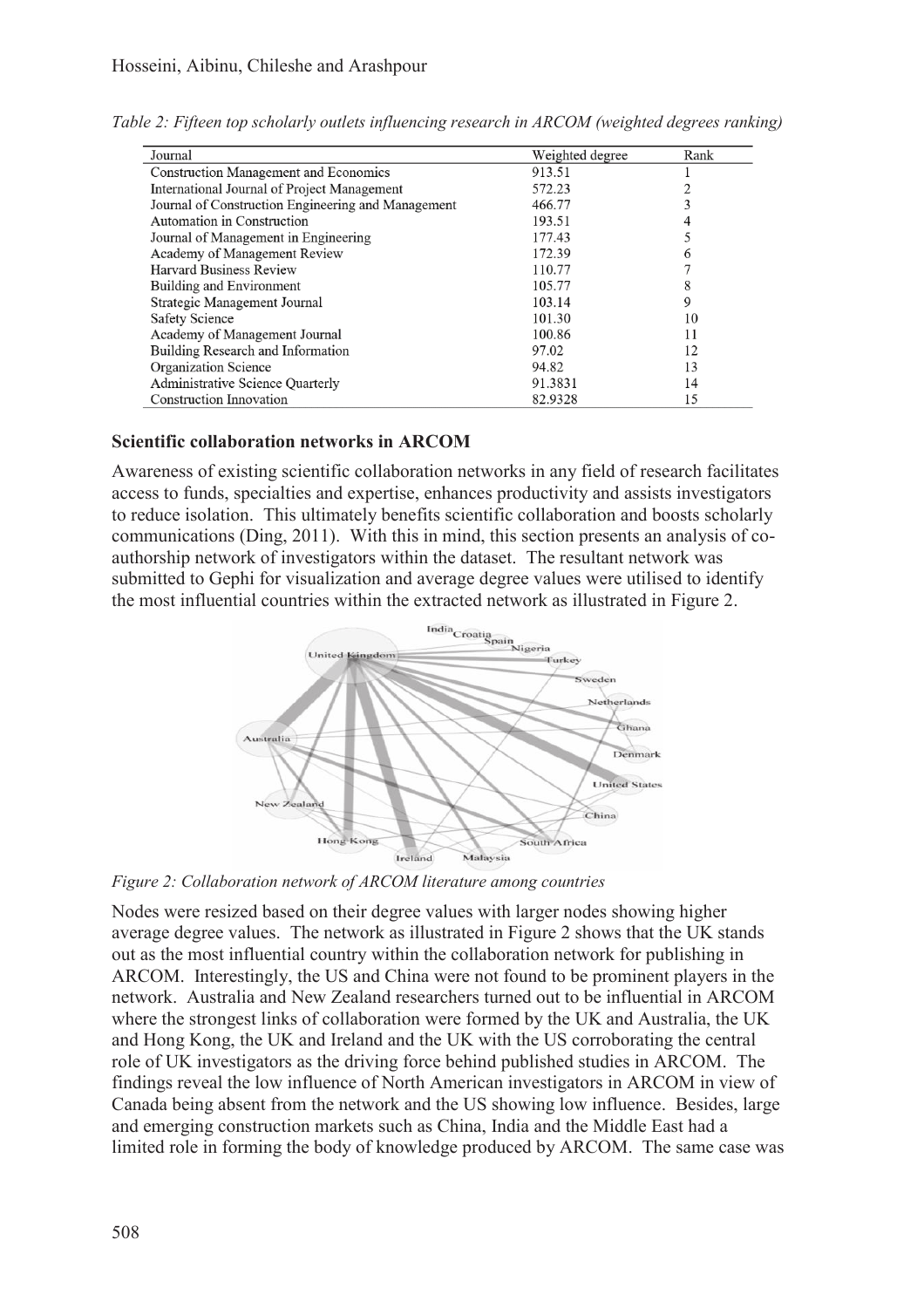observed for developing countries from which very few were in the network albeit with a small role.

## **DISCUSSIONS AND RECOMMENDATIONS**

The study stands out as the first of its kind, presenting a broad picture of the landscape of research published in ARCOM. The findings have three main implications for policymaking and directing ARCOM in the years to come. First, findings demonstrate that developing countries, particularly countries with an emerging construction industry and of largest size of construction market have been underrepresented in ARCOM. The case for China, India, the Middle East, etc. should be of particular interest given the size of these markets in the future of the construction industry (Wang 2014). ARCOM aims at enhancing construction management research (Raiden and Smith 2015). This calls for devising plans by ARCOM policy makers to attract investigators from aforementioned areas. One remedial solution might be incentives in form of discounted registration rates for investigators from developing countries as well as defining conference themes to promote conducting research on emerging construction markets. Location of the venue is another important factor affecting delegates in attending a conference (Severt *et al*., 2007). Therefore, defining venues outside the UK in future ARCOM annual conferences might be another approach to value contributions from delegates currently underrepresented in ARCOM.

Second, the findings provide evidence showing that research studies published in ARCOM have been mostly driven by or contribute to managerial areas of construction management. More so, the current published studies have been predominantly addressed various problems through the lenses of project management. The findings are in line with statements by Raiden (2015), who argued that project management draws a large number of submissions to ARCOM. Yet, building information modelling was not found to be a dominant area of ARCOM prior to 2014, in contradiction with anecdotal arguments (Raiden 2015). Similarly, sustinability has become a prominent areas for ARCOM with several years of delay. ARCOM policy makers have to deal with the problem of delay in addressing the concerns of the industry through aligning ARCOM priorities with presentday hot topics within the industry, a remedial solution to resolve the issue of delay as came to light by the findings of the study. The flow of information has been from few journals from construction management discipline alongside prominent management and business scholarly outlets. Publishing selected papers from ARCOM (the 29th and 30th conferences) in Construction Management and Economics indicative of the long-lasting association between ARCOM and such outlets (Raiden and Smith 2015; Smith 2014). This might also be a reason behind the profound influence of Construction Management and Economics in ARCOM as discussed. Technology and outlets focused on innovative methods in the construction context have not been influential sources of information for studies published in ARCOM. To provide advice for industry practitioners with regard to current problems facing the industry, however there is a need for greater focus on technological innovations and emerging trends within the industry. This proves a need for extra attention to studies pursuing technological innovation with theories borrowed and imported from the literature outside the boundaries of project management and management-focused areas.Third and finally for future ARCOM research agenda, the findings demonstrate the need for promoting studies that integrate several research areas to address problems. For example, integrating sustainability with innovation to solve problems or enhancing collaboration through information technology as future themes for ARCOM might be beneficial. Interaction with other disciplines, borrowing external theories and combining various methodological perspectives provides construction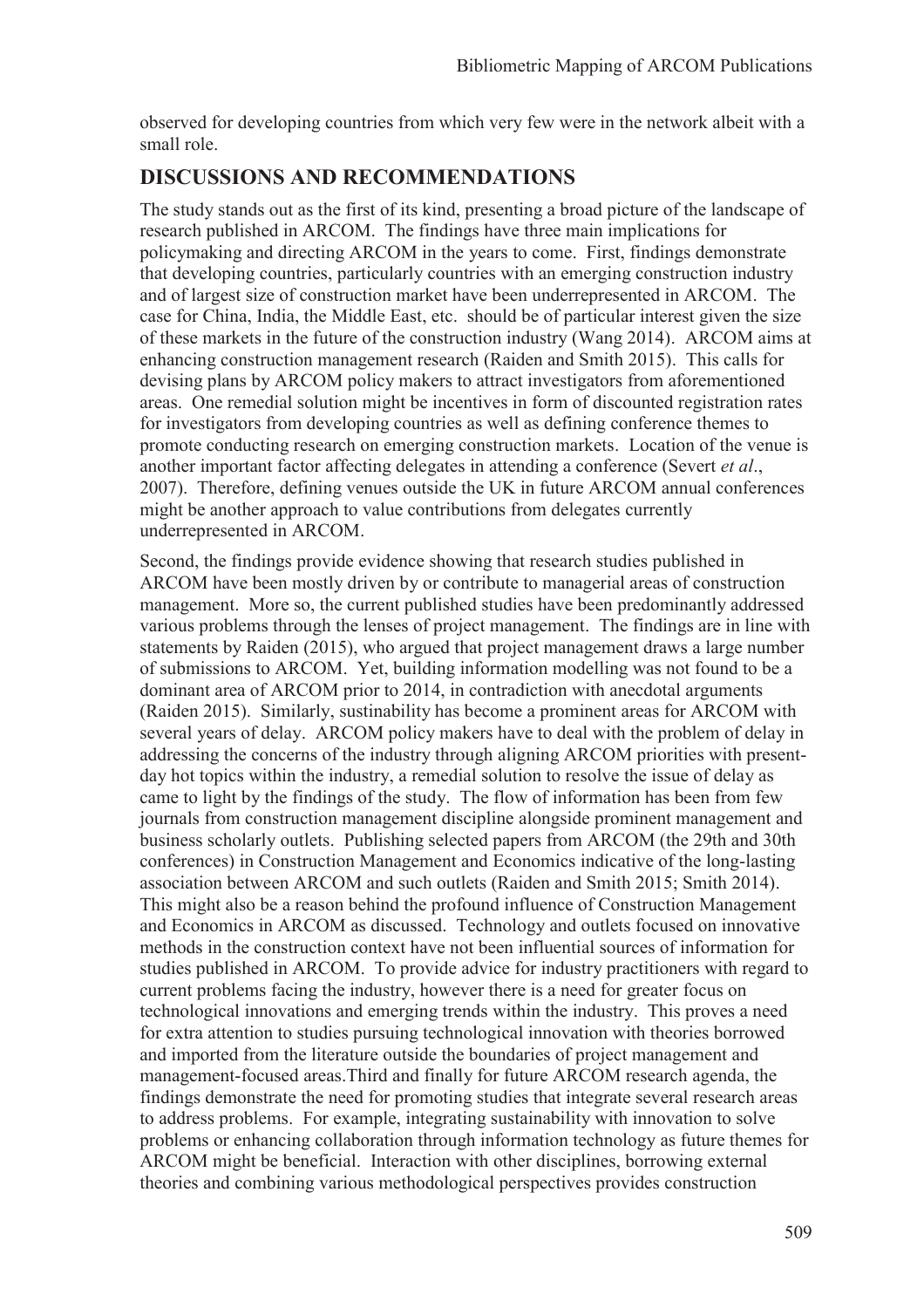management community with an expansive outlook (Raiden and Smith 2015) as an area calling for attention in view of the findings of the study.

# **CONCLUSIONS**

The findings as reported in this paper have been drawn from 1505 studies indexed in Scopus and the networks of studies associated with them through citations. A number of scientometric analysis techniques were used to highlight and analyse the intellectual discourse from the proceedings of the ARCOM published between 2005 and 2016. Based on the scientometric analysis techniques, this study constructed the network of major areas of research published in ARCOM (see Figure 1). From the analysis, the most prominent areas of research were: (i) Project management; (ii) Sustainable development; (iii) health and safety; and (iv) architectural design. Secondly, "developing countries" were an isolated and under researched field. In contrast, the UK emerged as the most influential country based on collaborations (see Figure 2).

The results of this study are expected to enhance the level of understanding about stateof-the-art of ARCOM as a scholarly outlet in construction management. Furthermore, the discussions put forward provide directions for future developments and collaborations in the field through exposing overlooked areas, existing links with influential outlets and delegations and countries involved in ARCOM. However, this study has a number of limitations that can be addressed in future research. The analysis only covers the literature retrieved from Scopus as published during 2005 to 2016, thus does not fully reflect the entire available corpus of literature produced by ARCOM. Furthermore, the analysis is based on the citation dataset provided by Scopus and hence, the findings are affected by the limitations of Scopus in terms of coverage. Further research hence is required to address the limitations as acknowledged using various datasets. Even more, focusing on the gaps, problems and providing remedial solutions to address these drawbacks with ARCOM are fertile grounds for future investigations. Secondly, conducting cross sectional studies based on methods similar to that of the present study is beneficial in terms of continuous assessment of developments and directions of ARCOM. Finally, there is a further need for investigating the impact of funding priorities, government reforms and restructure of the institutional landscape that sponsors activity around the construction industry. More so, these could be extended by exploring whether the reforms in higher education all contribute to changing emphases over time. In order to enhance and facilitate further discussion of developments in other more mainstream disciplines and fields, it is recommended to use more rigorous science mapping tools such as CiteSpace. Whilst this approach was beyond the scope this study, it would nevertheless provide the opportunity of the creation of a network including ARCOM and other disciplines.

## **REFERENCES**

- ARCOM (2017) *The History of ARCOM*. Available from http://www.arcom.ac.uk [Accessed 2nd March 2017].
- Birnie, J (2000) Assessing the extent of construction management research in the UK by means of the RAE and the ARCOM and COBRA conferences. *In*: Akintoye, A (Ed.) *Proceedings of the 16th Annual ARCOM Conference,* 6-8 September 2000, Glasgow, UK. Association of Researchers in Construction Management, Vol. 1, 3-10.
- Butler, L and Visser, M S (2006) Extending citation analysis to non-source items. *Scientometrics*, **66**(2), 327-343.